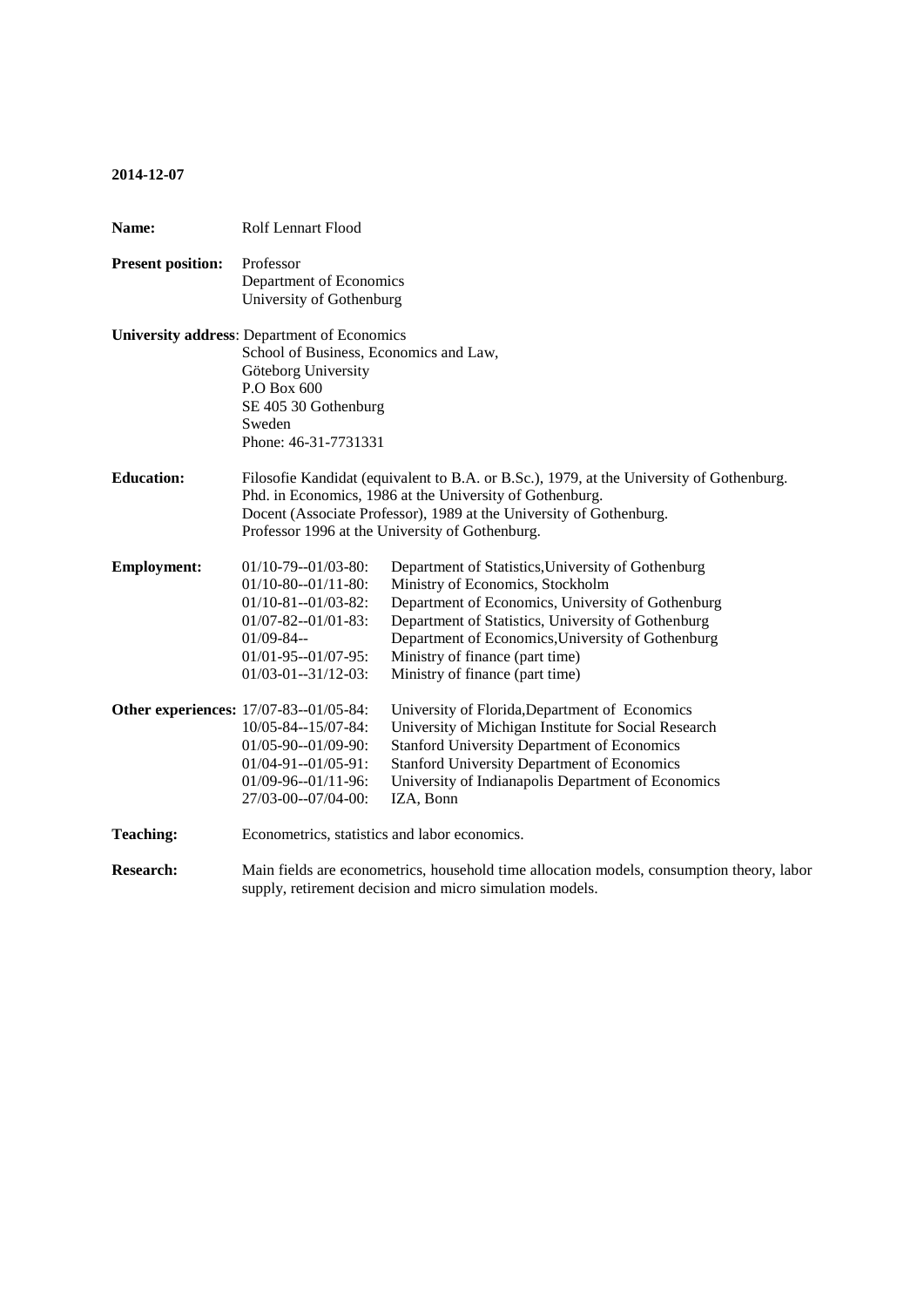# **Publications:**

## **International Refereed Journal Articles**

1. Flood, L.R. & Finke, R. & Theil, H.,1984, Maximum Likelihood and Instrumental Variable Estimation of a Consumer Demand System for Japan and Sweden, Economics Letters no. 15.

2. Flood, L.R. & Finke, R. & Theil, H.,1984, An Evaluation of Alternative Demand Systems by means of Implied Income Elasticities, Economics Letters no. 15.

3. Flood, L.R. & Finke, R. & Theil, H.,1984, Minimum Information Estimation of Allocation Models, Economics Letters no. 15.

4. Flood, L.R. & Rosalsky, M.C.,1984, How Trustworthy are the Standard Errors of Translog Coefficients ?, Economics Letters no. 15.

5. Flood, L.R. & Rosalsky, M.C. & Theil, H.,1984, Aggregation and the Estimation of Equation Systems, Statistics and Probability Letters no 9.

6. Flood, L.R. & Finke, R. & Theil, H.,1984, Minimum Information Estimation of Allocation Models of Different Sizes, Economics Letters no. 17.

7. Flood, L.R. & Finke, R. & Theil, H.,1984, Maximum Likelihood and Minimum Information Estimation of Allocation Models with fat-tailed error Distributions, Statistics and Probability Letters no 9.

8. Flood, L.R. 1985, A Monte Carlo Comparison of the Maximum Likelihood and the Corrected OLS Estimators for Tobit Models, Economics Letters no. 19.

9. Flood, L.R. 1985, Using Bootstrap to Obtain Standard Errors of System Tobit Coefficients, Economics Letters no. 19.

10.Flood, L.R. 1988, Effects of Taxes on Non-market Work. The Swedish case, Journal of Public Economics Vol. 36 No. 2.

11.Flood, L.R. & Tasiran A., 1990, A Monte Carlo Comparison of System Tobit Estimators, Economics Letters No 33

12. Flood, L.R. & MaCurdy, T., 1992, "Work Disincentive Effects of Taxes: An Empirical Analysis of Swedish Men". Publicerad i Carnegie-Rochester Conference Series on Public Policy.

13. Carlin, P.S & Flood, L.R., 1997, "Do children Affect the Labor Supply of Swedish men?". Labour Economics, Volume 4, issue 2, pages 167-183

14. Ericsson, P & Flood, L.R., 1997, "A Monte Carlo Evaluation of Labor Supply Models". Empirical Economics, Volume 22, issue 3, pages 431-460

15. Flood, L.R & Gråsjö, U., 2001, " A Monte Carlo simulation study of Tobit models", Applied Economics Letters, 2001, 8, 581-584

16. Rubery, J, Smith, M, Anxo, D & Flood, L.R., 2001, The Future European Labor Supply: The Critical Role of the Family, Feminist Economics, 7(3), 33-69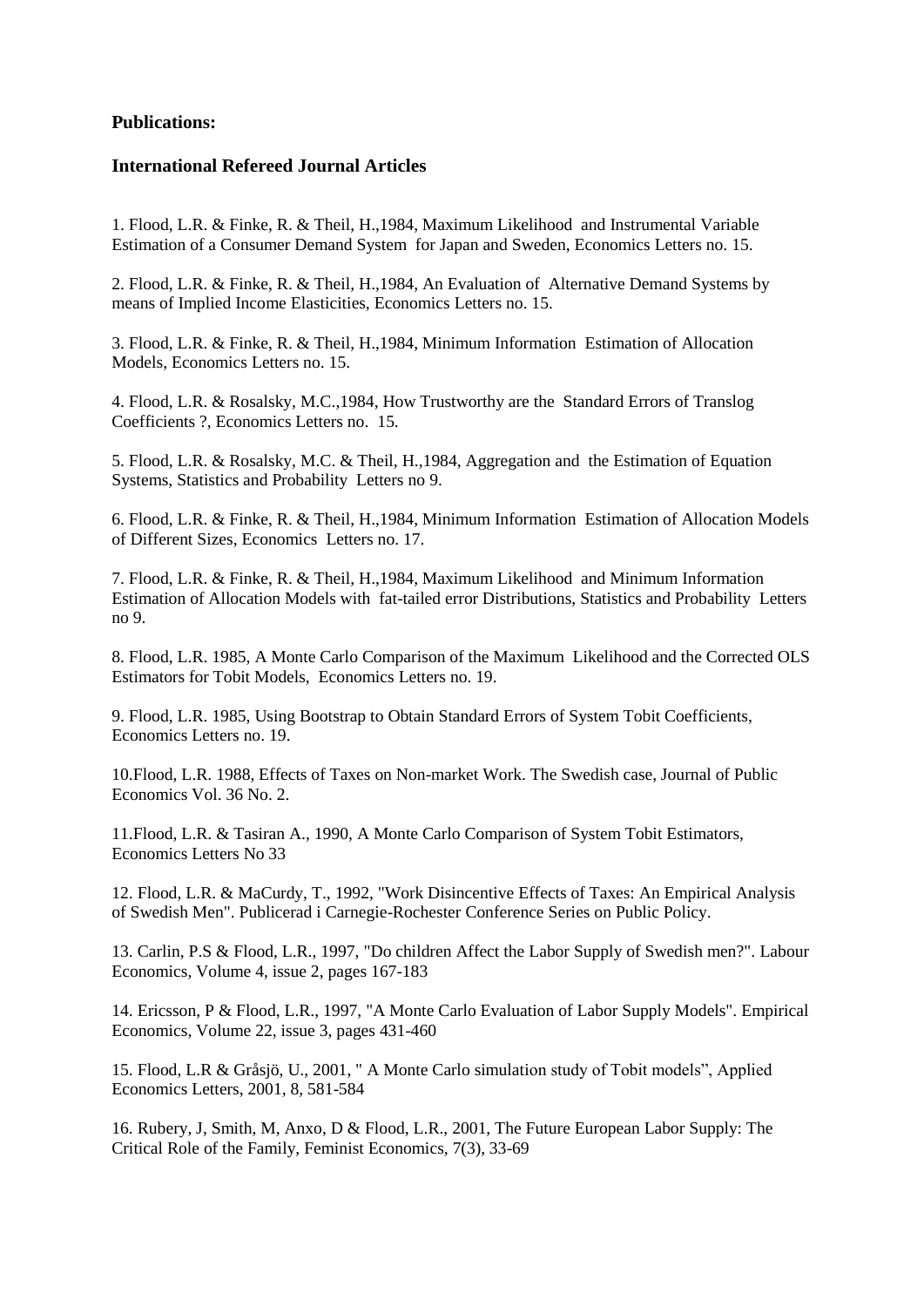17. Flood, L.R, Hansen, J, & Wahlberg, R., 2004, " Household Labor Supply and Welfare Participation in Sweden" Journal of Human Resources, 39(4): 1008-1032.

18. Flood, L.R, Nizamul, Islam, 2005 " A Monte-Carlo evaluation of discrete choice labor supply models." Applied Economics Letters, 12, 263-266.

19. Flood, L.R, Pylkänen, E, & Wahlberg, R., 2007, " From Welfare to Work: Evaluating a Tax and Benefit Reform Target at Single Mothers in Sweden", *LABOUR,* Vol. 21 (3), 443-471, 2007.

20. Flood, L.R, Nizamul, Islam, & Sterner, T., 2008 Are demand elasticities affected by politically determined tax levels?" Applied Economics Letters, 12, 263-266.

21. Dominique Anxo & Letizia Mencarini & Ariane Pailhe & Anne Solaz & Maria Letizia Tanturri & Lennart Flood, 2011, Gender Differences in Time Use over the Life Course in France, Italy, Sweden, and the US, Feminist Economics, Vol 17

22. Ericson, P, Flood, L.R, 2012, "A microsimulation Approach to an Optimal Swedish Income tax, The International Journal of Microsimulation, Volume 5, Issue 1

23. Ericson, P, Flood, L.R, Nizamul, Islam, 2014, "Taxes, Wages and Working Hours", Forthcoming empirical economics

#### **Working papers**

1.Flood, L.R. & Finke, R.,1984, The Budget Share of Food in 1990: Bootstrapping for Distributionfree prediction intervalls, McKethan-Matherly Discussion paper MM3, University of Florida.

2.Flood, L.R. 1986, A Users Guide to a Tobit Model, Memorandum 104, Department of Economics, University of Gothenburg

3.Flood, L.R. 1986, En Jämförelse av två Efterfrågesystem, Memorandum 106, Department of Economics, University of Gothenburg

4.Flood, L.R. 1987, Effects of Taxes, Wages and Socioeconomic Variables on Market and Nonmarket Work, Memorandum 108, Department of Economics, University of Gothenburg.

5.Flood, L.R. 1988, Measurement and Estimation of Male Labor Supply, Memorandum 126 Department of Economics, University of Gothenburg

6.Flood, L.R & Stapleton D.C., 1990, Market Work, Non-market Work and the Welfare of Wives and Husbands in Sweden and the United States. Memorandum 134, Department of Economics, University of Gothenburg.

8.Flood, L.R & Klevmarken A., 1992, Market Work, Household Work and Leisure: An Analysis of Time-Use in Sweden, Memorandum 172, University of Gothenburg.

9. Flood, L.R., 1994, "Micro Simulation and Labor Supply". Memorandum 206, Department of Economics, University of Gothenburg

10. Flood, L.R & Gråsjö, U., 1995, "Changes in Time spent at work and Leisure: The Swedish experience 1984-1993". Memorandum 212, Department of Economics, University of Gothenburg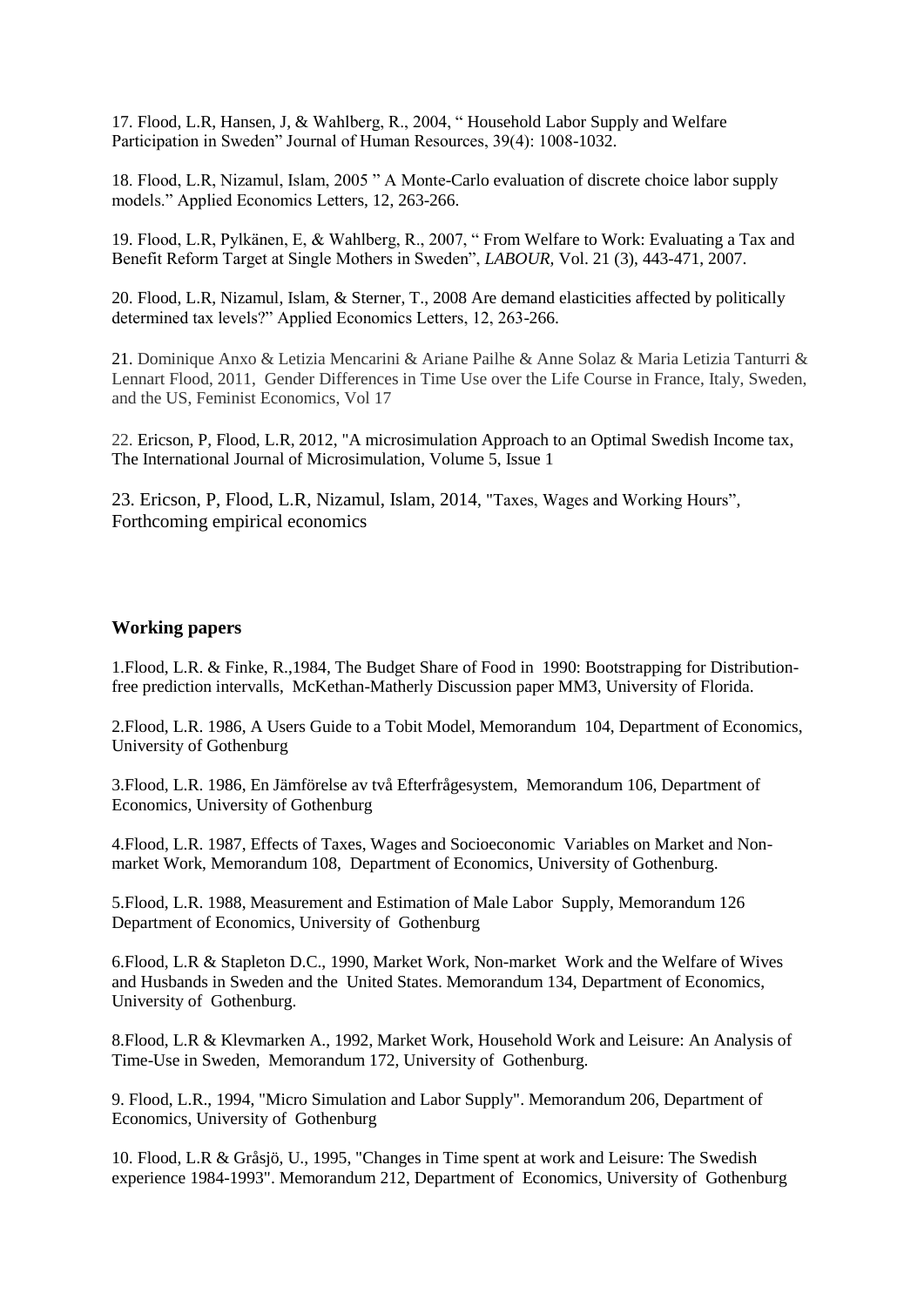11. Flood, L.R., 1998, "The Structure of the Tax-System and the Estimation of Labor Supply Models, Working paper in S-WOPEC,<http://swopec.hhs.se/gunwpe/1998.htm>

12. Anxo, D & Flood, L.R., 1999, " Household Income Distribution and Working Hours. An International Comparison". LIS working paper No 207.

13. Anxo, D, Flood, L.R & Kocoglu, Y., 2002, "Offre de travail et répartion des activités domestiques et parantales au sein du couple : une comparaison entre la France et la Suède, Economie et Statistique, No. 352-352, INSEE

14. Flood, L.R, Klevmarken, A, Mitrut, A, 2006 "The income of the Swedish Baby Boomers", IZA DP No. 2354

15. Anxo, D, Flood, L:R, Mencarini, L, Pailhé, A, Solaz, A, Letizia Tanturri, M., 2007, "Time Allocation between Work and Family over the Life-Cycle: A Comparative Gender Analysis of Italy, France, Sweden and the United States", IZA DP No. 3193

16. Aaberge, R, Flood, L.R, 2008 " Evaluation of an In-Work Tax Credit Reform in Sweden: Effects on Labor Supply and Welfare Participation of Single Mothers ", IZA DP No. 3736

17. Ericson, P, Flood, L.R, Wahlberg, R., 2009, "SWEtaxben: A Swedish Tax/benefit Micro Simulation Model and an Evaluation of a Swedish Tax Reform", IZA DP No. 4106

18. Ericson, P, Flood, L.R, 2009, "A microsimulation Approach to an Optimal Swedish Income tax, IZA DP No. 4379

19. Ericson, P, Flood, L.R, 2011, "Taxes, Wages and Working Hours", IZA DP No. 5930

20. Aaberge, R, Flood, L.R, 2013 " U.S versus Sweden: The Effect of Alternative In-Work Tax Credit Policies on Labor Supply of Single Mothers", IZA DP No. 7706

21. Flood, L.R, Islam, N, 2013 "Luxembourg tax benefit system: LUXTAXBEN", presented at the 4<sup>TH</sup> GENERAL CONFERENCE OF THE INTERNATIONAL MICROSIMULATION ASSOCIATION College of Business and Economics, Australian National University, Canberra, 11-13 December

## **Books and chapters in books**

1.Flood, L.R. & Klevmarken, A.,1980, Prognosmodell för Privat Konsumtion, Supplement no. 6 LU-80, SOU.

2.Flood, L.R. 1990, Att mäta och estimera utbudet av arbetskraft, I Tid och Råd, IUI of University of Gothenburg

3.Flood, L.R & Klevmarken A., 1990, Tidsanvändningen i Sverige 1984, Memorandum 127 Department of Economics, University of Gothenburg. In Kvinnors roll i ekonomin, Bilaga 23 till LU-90, Nordstedts Tryckeri,

4.Flood, L.R & Klevmarken A., 1990, Effekter på den Privata Konsumtionen av de Indirekta Skatternas höjning. In Ekonomiska Perspektiv på Skattereformen, Ed. Agell et. al., Ekonomiska rådet,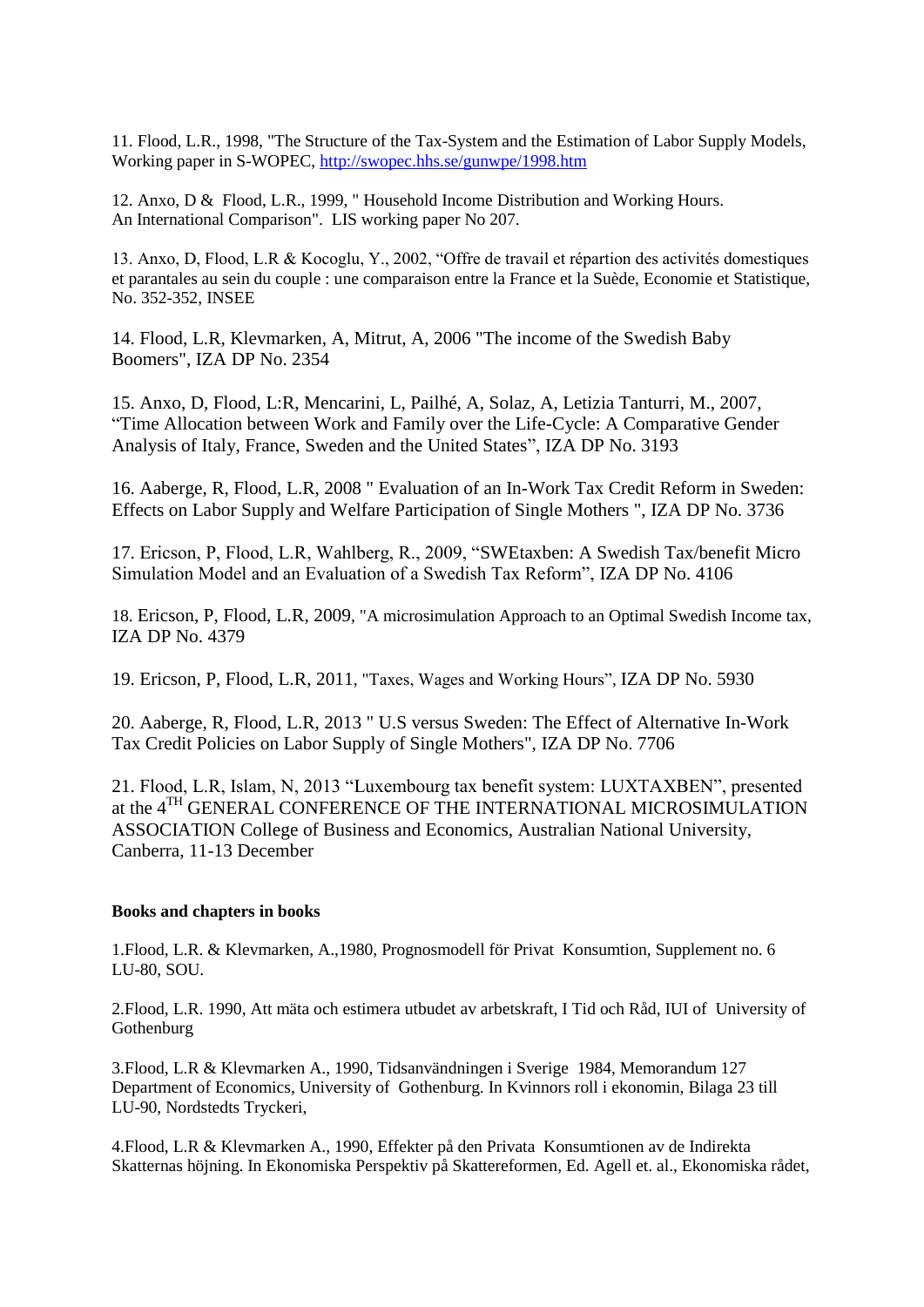Konjunkturinstitutet, Nordstedts Tryckeri, Stockholm.

5. Flood, L.R & Gråsjö, U., 1997, "Tid för barn, tid för arbete: En undersökning av Svenska Hushålls Tidsanvändning", in Familj, makt och jämställdhet. Ed. Göran Ahrne & Inga Persson Rapport till Utredningen om fördelningen av ekonomiska resurser mellan kvinnor och män, SOU 1997:138

6. Anxo, D & Flood, L.R., 1998, "Pattern of time-use in France and Sweden". In Women's Work and Wages. Ed. Inga Persson & Christina Jonung. Routledge Research in Gender and Society.

7. Flood, L.R & Gråsjö, U., 1999, " Regression Analysis and Time Use Data A Comparison of Microeconometric Approaches with Data from the Swedish Time Use Survey (HUS)", in Time Use -Research, Data and Policy. Eds Joachim Merz and Manfred Ehling University of Lüneburg

8. Anxo, D, Flood, L.R, & Rubery, J., 1999, "Arbeitszeitmuster und Einkommensverteilung von Haushalten im internationalen Vergleich", in Erwerbsstätigkeit und Familie in Steuer- und Sozialversicherungssystemen. Ed. Irene Dingeldey. Leske + Budrich, 2000.

9. Flood, L.R., 2007, "Can we Afford the Future? An evaluation of the new Swedish pension system." In Modelleing out Future, Population ageing social security and taxation, Ed. Ann Harding and Anil Gupta. Elsevier International Symposia in Economic Theory and Econometrics Volume 15.

10. Flood, L.R, Behrenz, L., Edquist, H & Lundgren, S., 2008, " Vägar till full sysselsättning: Konjunkturrådets rapport 2008, SNS förlag.

11. Flood, L.R., 2008 "SESIM: A Swedish Micro-Simulation Model", Simulating an Ageing Population A microsimulation approach applied to Sweden. Ed by *Anders Klevmarken and Bjorn Lindgren*. Emerald Group Publishing Limited, Howard House UK, pp. 55-83, ISBN 978-0-444- 53253-4

12. Flood, L.R, Klevmarken, A, Mitrut, A, 2008 "The income of the Swedish Baby Boomers", Simulating an Ageing Population: A microsimulation approach applied to Sweden. Ed by *Anders Klevmarken and Bjorn Lindgren*. Emerald Group Publishing Limited, Howard House UK, pp. 249-92, SBN 978-0-444-53253-4

13. Flood, L.R & Klevmarken., 2008 "The Distribution of Wealth", Simulating an Ageing Population: A microsimulation approach applied to Sweden. Ed by *Anders Klevmarken and Bjorn Lindgren*. Emerald Group Publishing Limited, Howard House UK, pp. 293-324, , ISBN 978-0-444-53253-4

14. Flood, L.R.,2010, En skattepolitik för både innan- och utanförskapet. Utvärdering av jobbskatteavdraget samt några alternativa reformer ISBN 978-91-86203-69-6, SNS rapport

15. Flood, L.R., Ålderspension för invandrare från lander utanför OECD-området, SOU 2010:105

16. Flood, L.R & Flood, M., Hansson, Å.,2011, Alternativ till jobbskatteavdraget, FORES Policy Paper 2011:3

17. Flood, L.R & Manuchery, C., 2012, Ger sänkta arbetsgivaravgifter högre sysselsättning?, FORES Studie 2012:5.

18. Flood, L.R, Nordblom, K., Waldenström, D., 2013, " Dags för enkla skatter!: Konjunkturrådets rapport 2013, SNS förlag.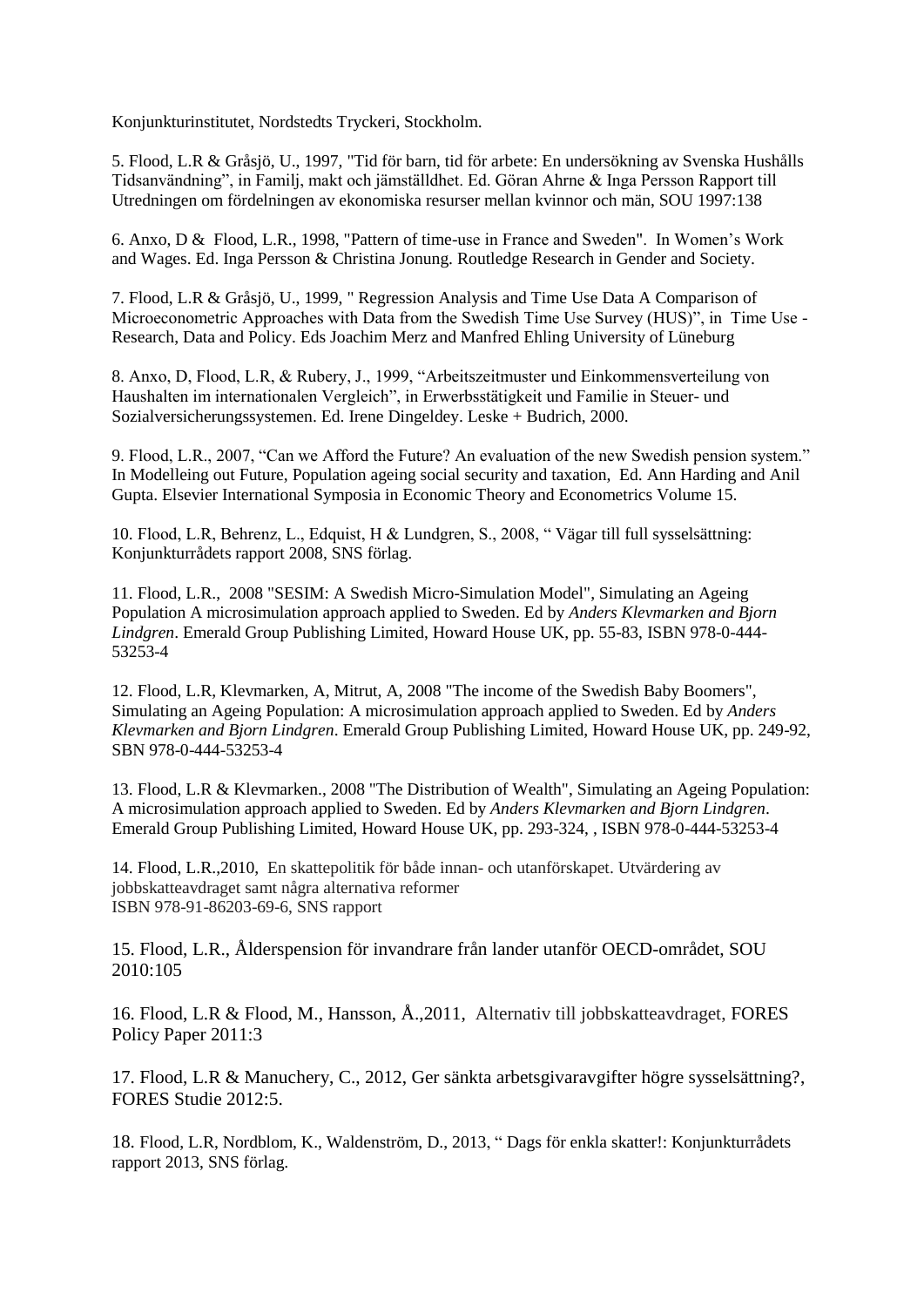19. Flood, L.R & Ericson, P., 2014, Höjda eller sänkta marginalskatter för mer resurser till skolan?, Svenskt Näringsliv, April 2014

20. Flood, L.R, 2014, Ålderspension och fattigdom. Dagens och framtidens pension för vissa utsatta grupper, Jämställdhet i socialförsäkringen? Forskningsrapport redaktörer: Gabriella Sjögren Lindquist och Eskil Wadensjö, SOU 2014:74

## **Other publications:**

1.Flood, L.R.,1980, Den Privata Konsumtionen i Sverige 1963-85, Research report to Ministry of Economics.

2.Flood, L.R. 1988, Förändringar i Hushållens Ekonomi 1984-86, En rapport från HUS-projektet, Department of Economics, University of Gothenburg.

3.Flood, L.R. 1988, SAS - Systemet du inte växer ur, Svenska PC WORLD., Nr 7.

4.Flood, L.R & Klevmarken A., 1989, Ekonomer misstror dynamiska effekter. Debattartikel i Dagens Nyheter den 21 oktober

5.Flood, L.R & Klevmarken A., 1990, Arbetsutbudet: Forskning på väg. Ekonomisk Debatt n.1

6.Flood, L.R. 1994, Att bruka tiden, Social Forskning, Nr 1, SFR

7. Flood, L.R & Klevmarken, A & Olovsson, P. 1997, Houshold Market and Nonmarket Activities (HUS) Volumes 3-6. Department of Economics, Uppsala University.

8.Flood, L.R Hansen, J & Popa, D & Tasiran, A., 1997, SAS for Econometrics, Department of Economics, University of Gothenburg

9. Flood, L.R., 2004, " Vilka pensioner får framtidens pensionärer?" Ekonomisk Debatt no. 3.

10. Flood, L.R, Pylkänen, E, & Wahlberg, R., 2004, " En utvärdering av en skatte- och bidragsreform för ensamstående mödrar." Ekonomisk Debatt no. 4.

11. Flood, L.R., 2004, kompensationsgrad och förväntad inkomst från pension. Slutreplik. Ekonomisk Debatt, nr 5[. http://www.ne.su.se/ed/pdf/32-5-lf.pdf](http://www.ne.su.se/ed/pdf/32-5-lf.pdf)

12. Flood, L.R, Carlsson, E., Erlandzon, K., B Forskare vid handelshögskolan: Låt PPM-systemet vara intakt, 2005, Svt opinion, [http://www.svt.se/svt/jsp/Crosslink.jsp?d=35188&a=475372&lid=puff\\_475355&lpos=extra\\_0](http://www.svt.se/svt/jsp/Crosslink.jsp?d=35188&a=475372&lid=puff_475355&lpos=extra_0)

13. Flood, L.R, Eklöf, M & Hallberg, D & Klevmarken , A., 2006 , Tre av tio 50-talister blir fattigpensionärer, Dagens Nyheter, http://www.dn.se/DNet/jsp/polopoly.jsp?d=572&a=570812&previousRenderType=2

14. Flood, L.R, Behrenz, L & Edquist, H & Lundgren, S., 2008 , Jobbskatteavdraget gör att många arbetar mindre, Debattartikel i Dagens Nyheter, <http://www.dn.se/DNet/jsp/polopoly.jsp?d=572&a=735170>